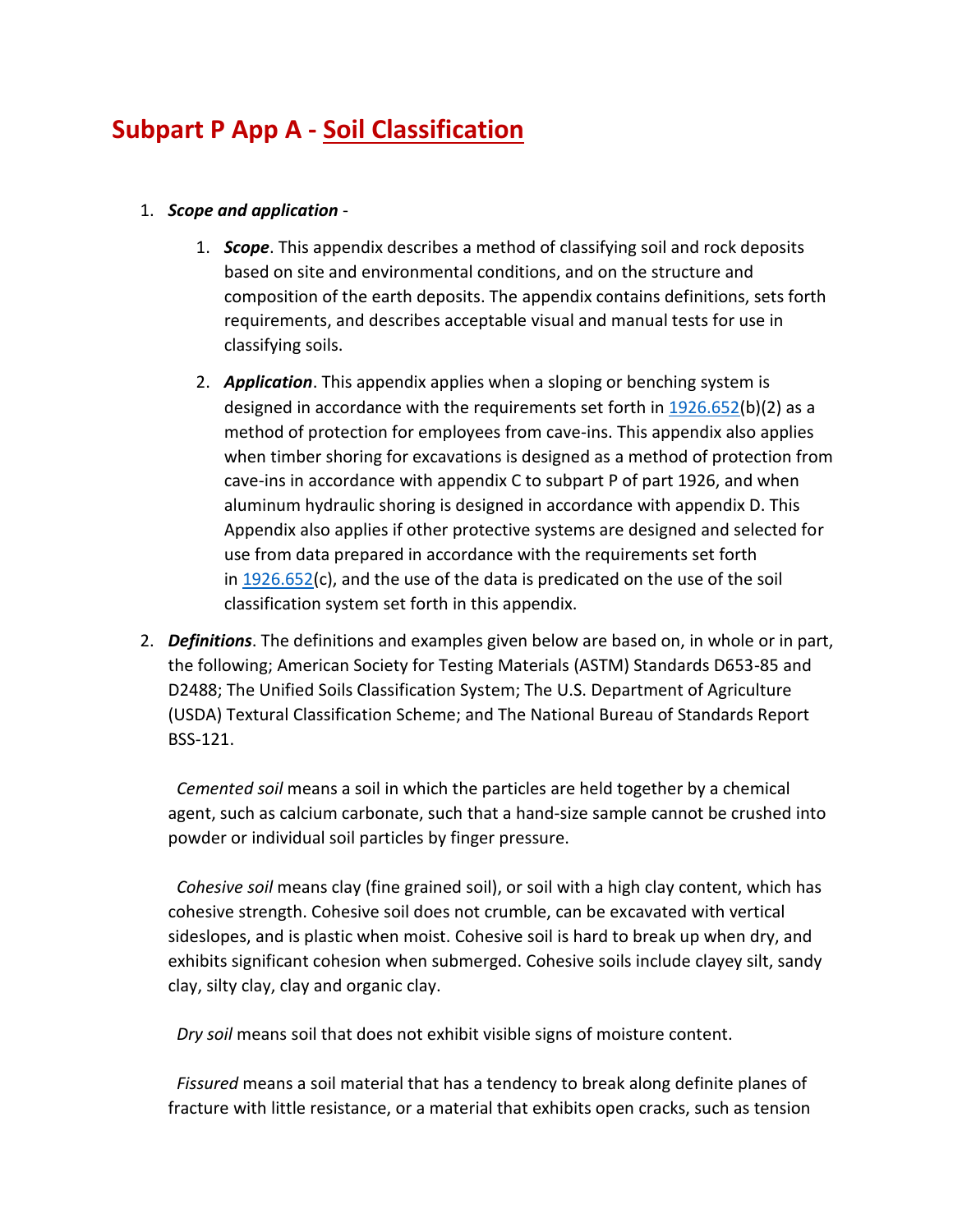cracks, in an exposed surface.

 *Granular soil* means gravel, sand, or silt, (coarse grained soil) with little or no clay content. Granular soil has no cohesive strength. Some moist granular soils exhibit apparent cohesion. Granular soil cannot be molded when moist and crumbles easily when dry.

 *Layered system* means two or more distinctly different soil or rock types arranged in layers. Micaceous seams or weakened planes in rock or shale are considered layered.

 *Moist soil* means a condition in which a soil looks and feels damp. Moist cohesive soil can easily be shaped into a ball and rolled into small diameter threads before crumbling. Moist granular soil that contains some cohesive material will exhibit signs of cohesion between particles.

 *Plastic* means a property of a soil which allows the soil to be deformed or molded without cracking, or appreciable volume change.

 *Saturated soil* means a soil in which the voids are filled with water. Saturation does not require flow. Saturation, or near saturation, is necessary for the proper use of instruments such as a pocket penetrometer or sheer vane.

 *Soil classification system* means, for the purpose of this subpart, a method of categorizing soil and rock deposits in a hierarchy of Stable Rock, Type A, Type B, and Type C, in decreasing order of stability. The categories are determined based on an analysis of the properties and performance characteristics of the deposits and the environmental conditions of exposure.

 *Stable rock* means natural solid mineral matter that can be excavated with vertical sides and remain intact while exposed.

*Submerged soil* means soil which is underwater or is free seeping.

 *Type A* means cohesive soils with an unconfined compressive strength of 1.5 ton per square foot (tsf) (144 kPa) or greater. Examples of cohesive soils are: clay, silty clay, sandy clay, clay loam and, in some cases, silty clay loam and sandy clay loam. Cemented soils such as caliche and hardpan are also considered Type A. However, no soil is Type A if:

1. The soil is fissured; or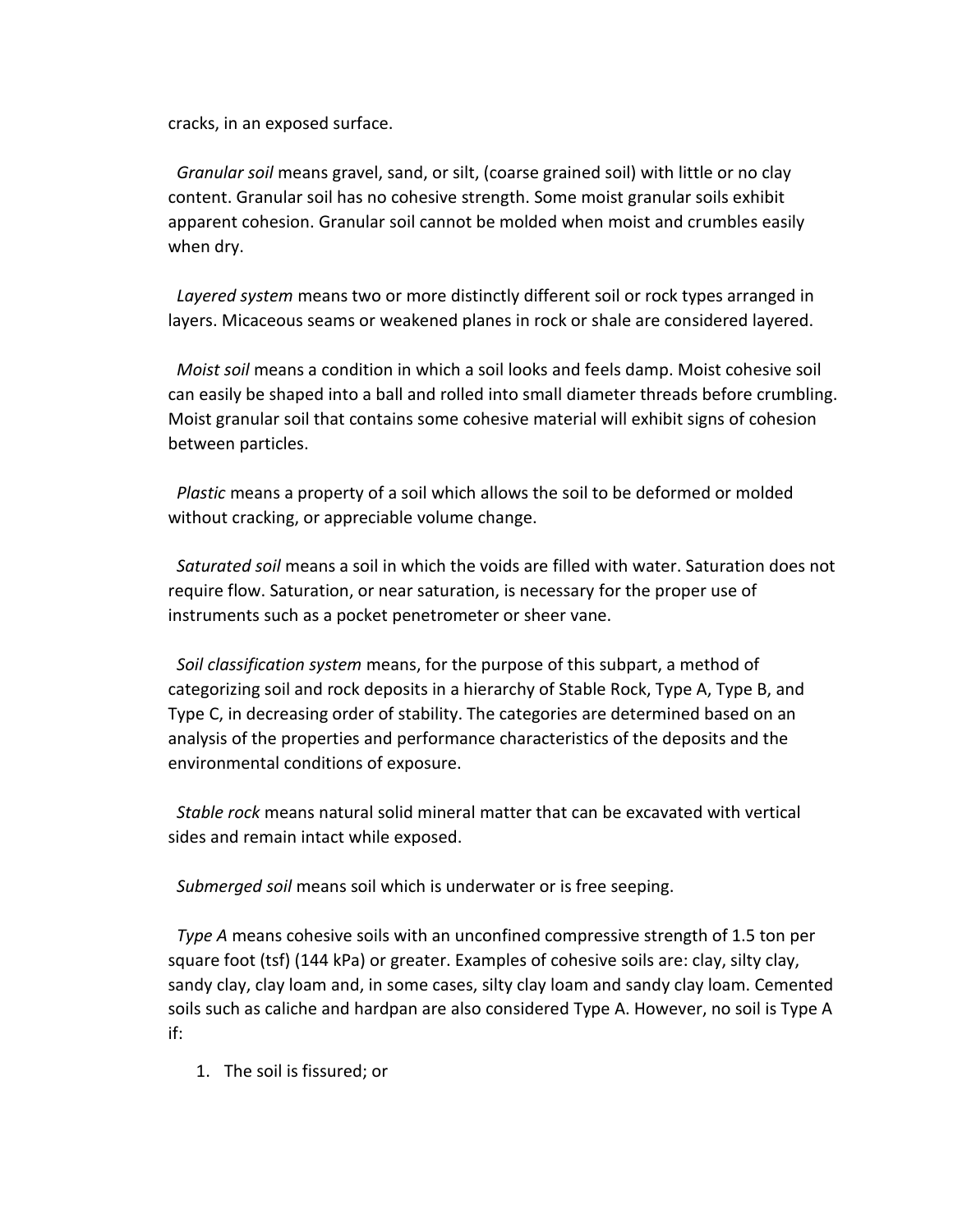- 2. The soil is subject to vibration from heavy traffic, pile driving, or similar effects; or
- 3. The soil has been previously disturbed; or
- 4. The soil is part of a sloped, layered system where the layers dip into the excavation on a slope of four horizontal to one vertical (4H:1V) or greater; or
- 5. The material is subject to other factors that would require it to be classified as a less stable material.

#### *Type B* means:

- 6. Cohesive soil with an unconfined compressive strength greater than 0.5 tsf (48 kPa) but less than 1.5 tsf (144 kPa); or
- 7. Granular cohesionless soils including: angular gravel (similar to crushed rock), silt, silt loam, sandy loam and, in some cases, silty clay loam and sandy clay loam.
- 8. Previously disturbed soils except those which would otherwise be classed as Type C soil.
- 9. Soil that meets the unconfined compressive strength or cementation requirements for Type A, but is fissured or subject to vibration; or
- 10. Dry rock that is not stable; or
- 11. Material that is part of a sloped, layered system where the layers dip into the excavation on a slope less steep than four horizontal to one vertical (4H:1V), but only if the material would otherwise be classified as Type B.

### *Type C* means:

- 12. Cohesive soil with an unconfined compressive strength of 0.5 tsf (48 kPa) or less; or
- 13. Granular soils including gravel, sand, and loamy sand; or
- 14. Submerged soil or soil from which water is freely seeping; or
- 15. Submerged rock that is not stable, or
- 16. Material in a sloped, layered system where the layers dip into the excavation or a slope of four horizontal to one vertical (4H:1V) or steeper.

 *Unconfined compressive strength* means the load per unit area at which a soil will fail in compression. It can be determined by laboratory testing, or estimated in the field using a pocket penetrometer, by thumb penetration tests, and other methods.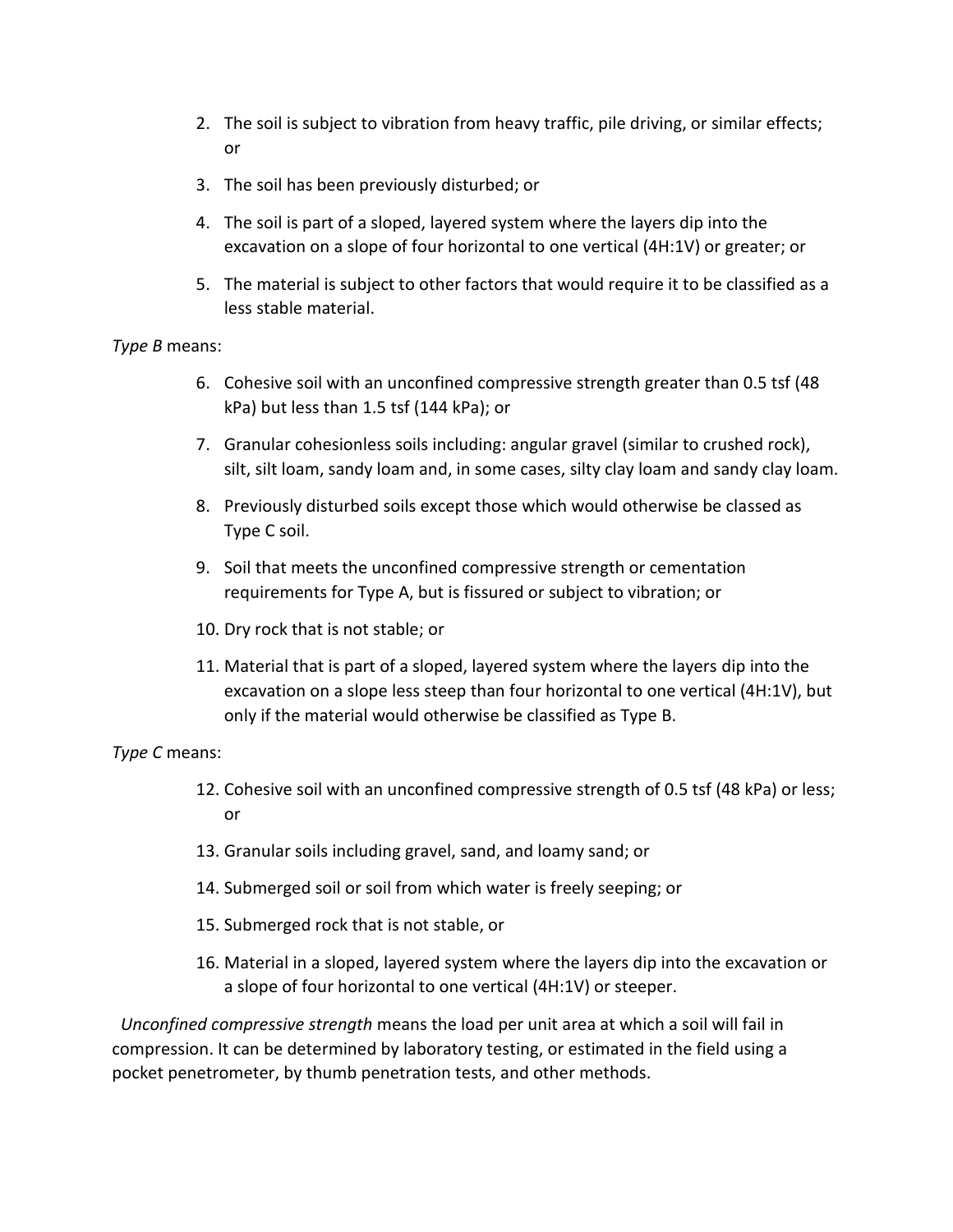*Wet soil* means soil that contains significantly more moisture than moist soil, but in such a range of values that cohesive material will slump or begin to flow when vibrated. Granular material that would exhibit cohesive properties when moist will lose those cohesive properties when wet.

## 3. *Requirements* -

- 1. *Classification of soil and rock deposits*. Each soil and rock deposit shall be classified by a competent person as Stable Rock, Type A, Type B, or Type C in accordance with the definitions set forth in paragraph (b) of this appendix.
- 2. *Basis of classification*. The classification of the deposits shall be made based on the results of at least one visual and at least one manual analysis. Such analyses shall be conducted by a competent person using tests described in paragraph (d) below, or in other recognized methods of soil classification and testing such as those adopted by the America Society for Testing Materials, or the U.S. Department of Agriculture textural classification system.
- 3. *Visual and manual analyses*. The visual and manual analyses, such as those noted as being acceptable in paragraph (d) of this appendix, shall be designed and conducted to provide sufficient quantitative and qualitative information as may be necessary to identify properly the properties, factors, and conditions affecting the classification of the deposits.
- 4. *Layered systems*. In a layered system, the system shall be classified in accordance with its weakest layer. However, each layer may be classified individually where a more stable layer lies under a less stable layer.
- 5. *Reclassification*. If, after classifying a deposit, the properties, factors, or conditions affecting its classification change in any way, the changes shall be evaluated by a competent person. The deposit shall be reclassified as necessary to reflect the changed circumstances.

### 4. *Acceptable visual and manual tests* -

- 1. *Visual tests*. Visual analysis is conducted to determine qualitative information regarding the excavation site in general, the soil adjacent to the excavation, the soil forming the sides of the open excavation, and the soil taken as samples from excavated material.
	- 1. Observe samples of soil that are excavated and soil in the sides of the excavation. Estimate the range of particle sizes and the relative amounts of the particle sizes. Soil that is primarily composed of fine-grained material is cohesive material. Soil composed primarily of coarse-grained sand or gravel is granular material.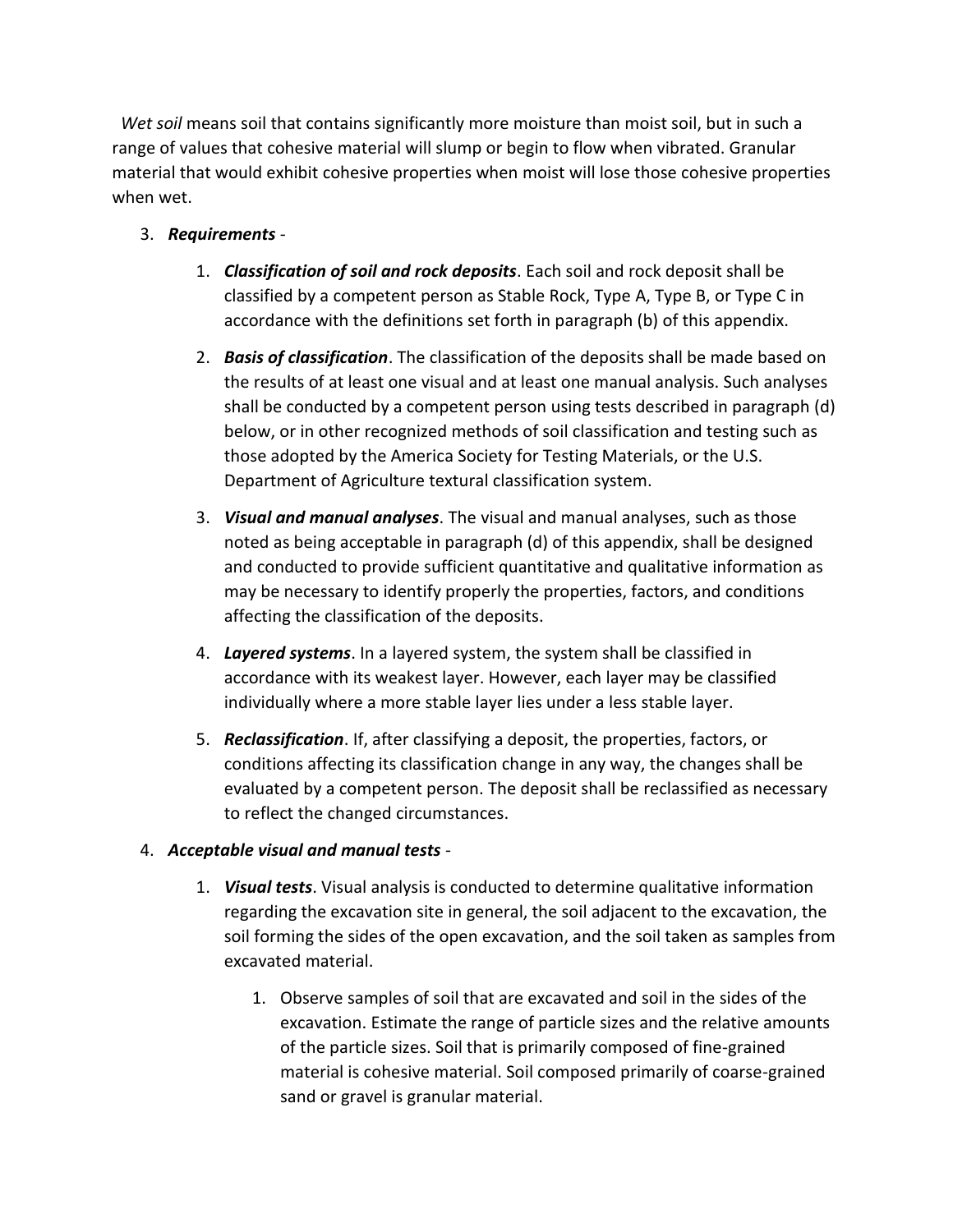- 2. Observe soil as it is excavated. Soil that remains in clumps when excavated is cohesive. Soil that breaks up easily and does not stay in clumps is granular.
- 3. Observe the side of the opened excavation and the surface area adjacent to the excavation. Crack-like openings such as tension cracks could indicate fissured material. If chunks of soil spall off a vertical side, the soil could be fissured. Small spalls are evidence of moving ground and are indications of potentially hazardous situations.
- 4. Observe the area adjacent to the excavation and the excavation itself for evidence of existing utility and other underground structures, and to identify previously disturbed soil.
- 5. Observe the opened side of the excavation to identify layered systems. Examine layered systems to identify if the layers slope toward the excavation. Estimate the degree of slope of the layers.
- 6. Observe the area adjacent to the excavation and the sides of the opened excavation for evidence of surface water, water seeping from the sides of the excavation, or the location of the level of the water table.
- 7. Observe the area adjacent to the excavation and the area within the excavation for sources of vibration that may affect the stability of the excavation face.
- 2. *Manual tests*. Manual analysis of soil samples is conducted to determine quantitative as well as qualitative properties of soil and to provide more information in order to classify soil properly.
	- 1. *Plasticity*. Mold a moist or wet sample of soil into a ball and attempt to roll it into threads as thin as ⅛-inch in diameter. Cohesive material can be successfully rolled into threads without crumbling. For example, if at least a two inch (50 mm) length of ⅛-inch thread can be held on one end without tearing, the soil is cohesive.
	- 2. *Dry strength*. If the soil is dry and crumbles on its own or with moderate pressure into individual grains or fine powder, it is granular (any combination of gravel, sand, or silt). If the soil is dry and falls into clumps which break up into smaller clumps, but the smaller clumps can only be broken up with difficulty, it may be clay in any combination with gravel, sand or silt. If the dry soil breaks into clumps which do not break up into small clumps and which can only be broken with difficulty, and there is no visual indication the soil is fissured, the soil may be considered unfissured.